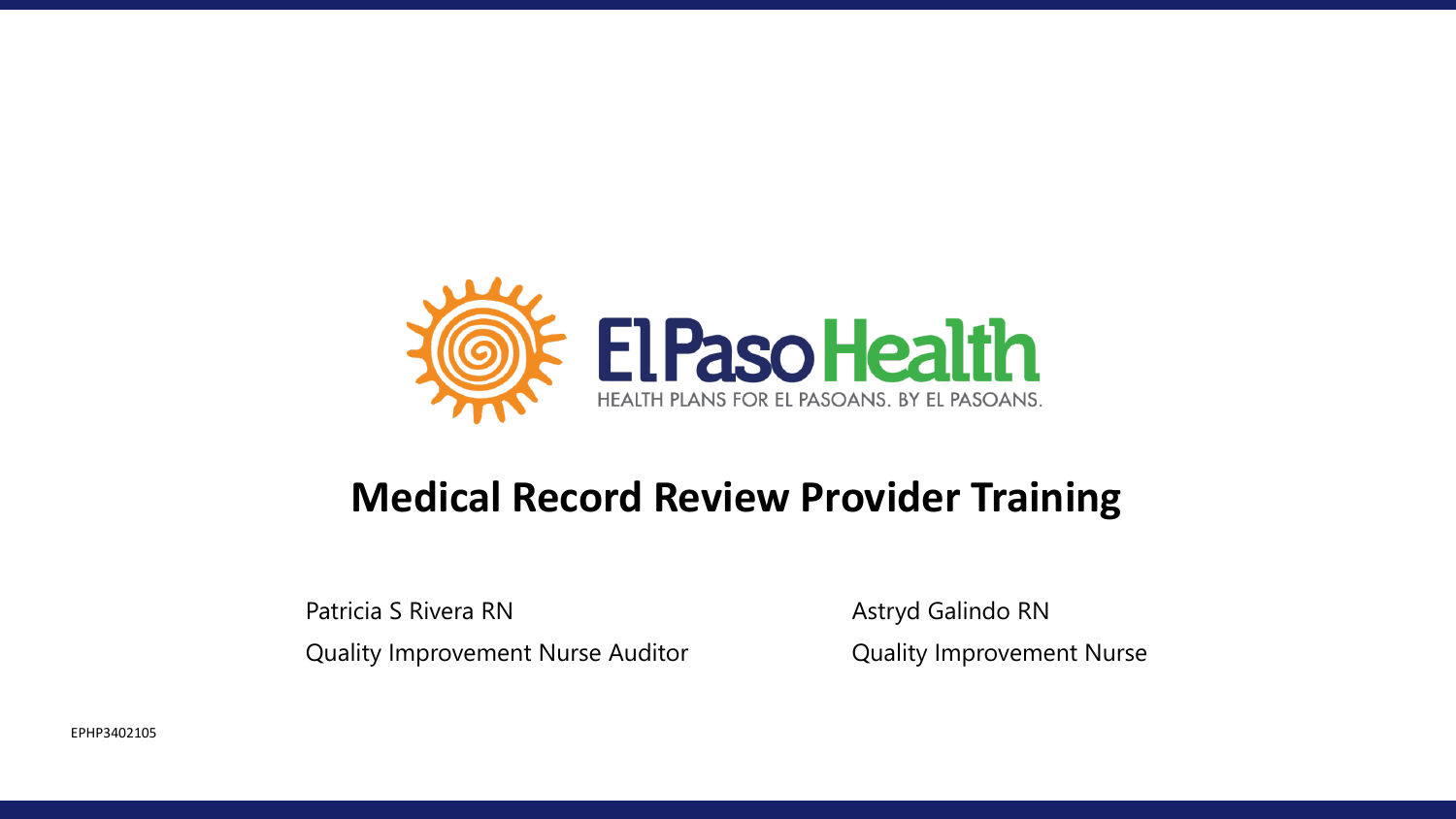

El Paso Health wants to improve the safety and quality of care to our members by improving:

- 1) THSteps Medical Record Audits
- 2) HEDIS Measure: Weight Assessment and Counseling for Nutrition and Physical Activity for Children/Adolescents (WCC)
- 3) State-wide collaborative project: Beneficiaries with Complex Needs (members w/ depression and/or anxiety)

Performance: Overall THStep Audit results have decreased year to year

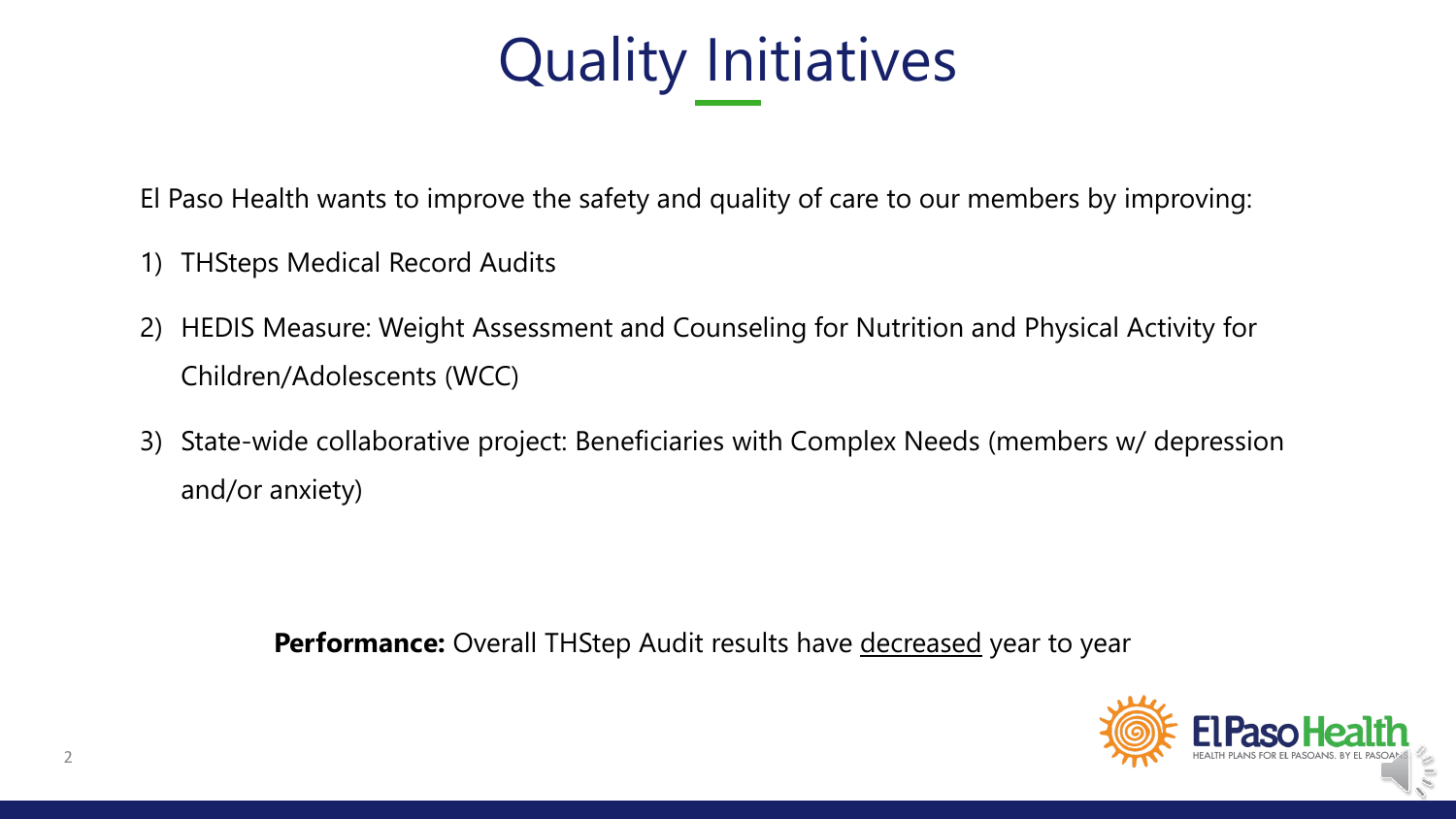# **History**

- Each visit must contain
	- 1) Initial health history **or**
	- 2) Interim history for subsequent checkups
		- ➢ Include additional information that would impact current checkup such as:
			- ❑ Visits to hospitals
			- ❑ Visits with other providers or Specialists
			- ❑ Visits to Radiology or outpatient facilities

Note: History may also include nutrition and physical activity behaviors

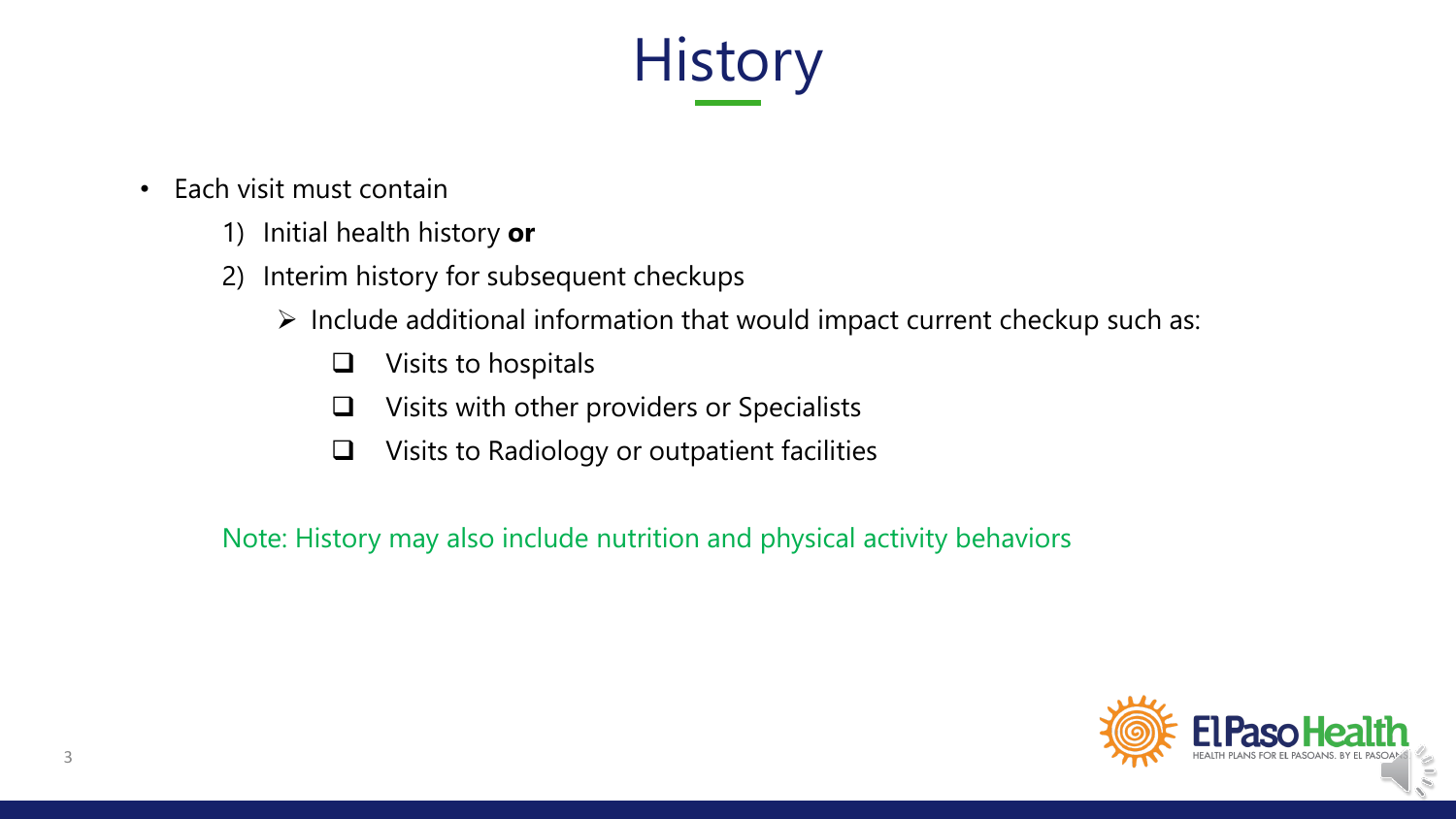# Mental Screening

- Behavioral, social, and emotional development documentation required at each visit.
	- Document any Psychosocial/Behavioral issues **or** if child is receiving therapy **or**  counseling.
	- If the child is in treatment, a mental screening is not required.

1) Birth and up to Infant's First Birthday: screening mothers for postpartum depression recommended using a validated screening tool.

- Edinburgh Postnatal Depression Scale (EPDS)
- Postpartum Depression Screening Scale (PPDS)
- Patient Health Questionnaire (PHQ-9)

2) Ages 12 through 18 years of age: Mental health screening is recommended annually using a validated screening tool. (see next slide)

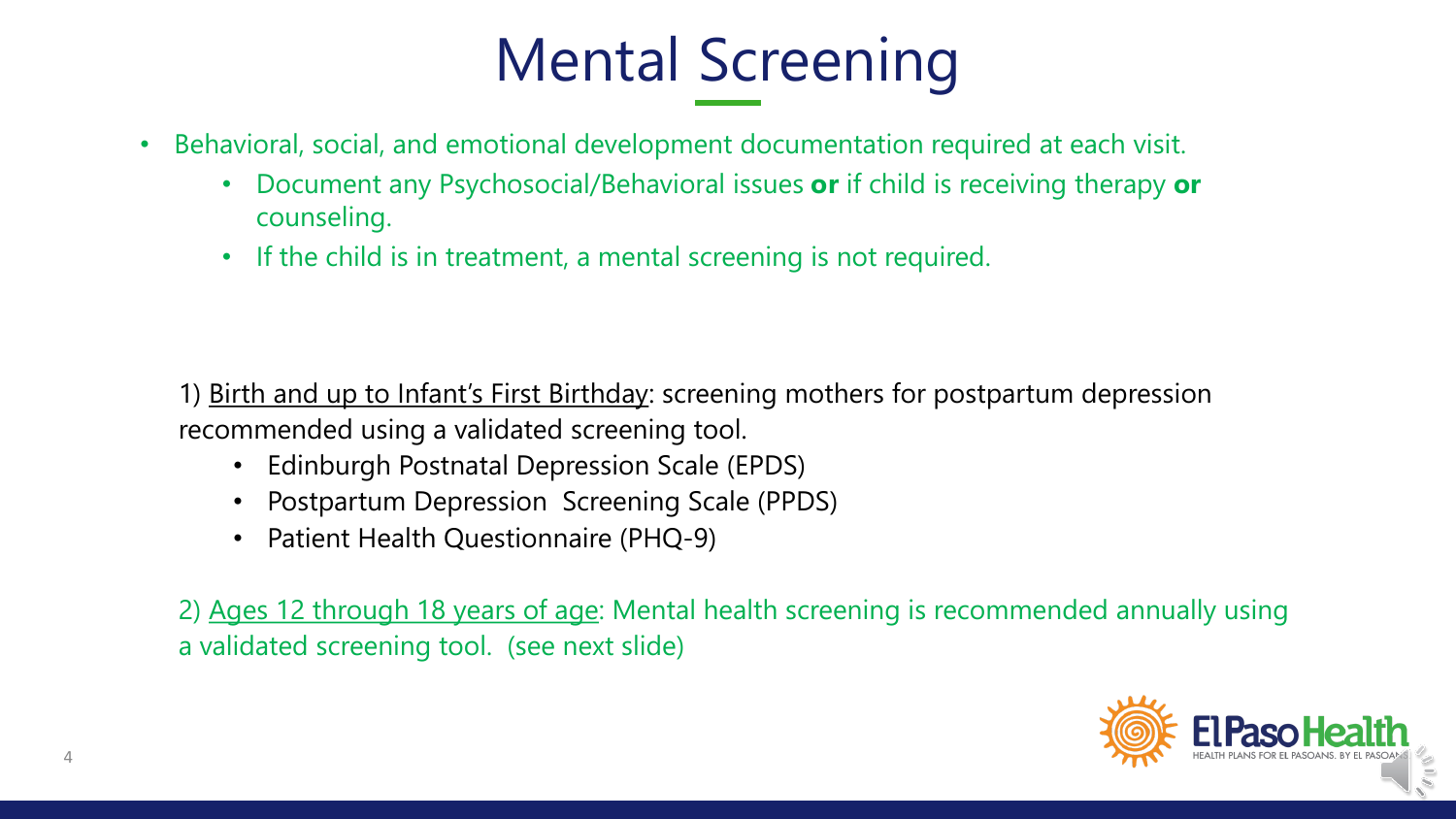### Validated, Standardized Mental Health Screening Tools

- Pediatric Symptom Checklist-17 (PSC-17)
- Pediatric Symptom Checklist-35 (PSC-35)
- Pediatric Symptom Checklist for Youth (Y-PSC)
- Patient Health Questionnaire (PHQ-9)
- Patient Health Questionnaire Modified for Adolescents
- (PHQ-A[depression screen])
- Patient Health Questionnaire Modified for Adolescents
- (PHQ-A[anxiety, eating problems, mood problems and substance abuse])
- Car, Relax, Alone, Forget, Family, and Trouble Checklist (CRAFFT)
- Rapid Assessment for Adolescent Preventive Services (RAAPS) (*Effective June 1, 2021*)

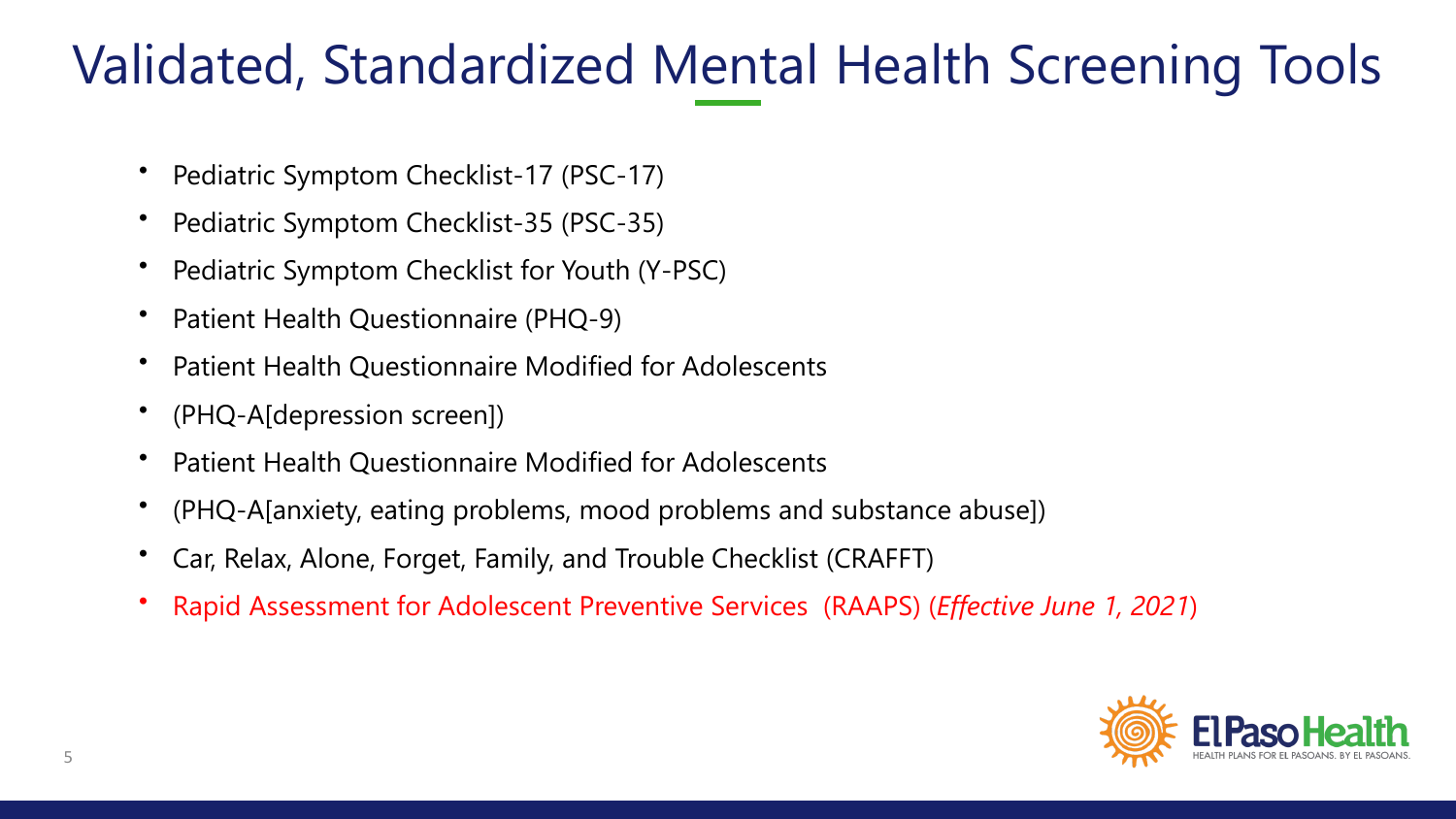# Tuberculosis

- Annually beginning at 12 months of age
- Use of TB Questionnaire tool with documented results
- Tuberculin Skin Test when indicated

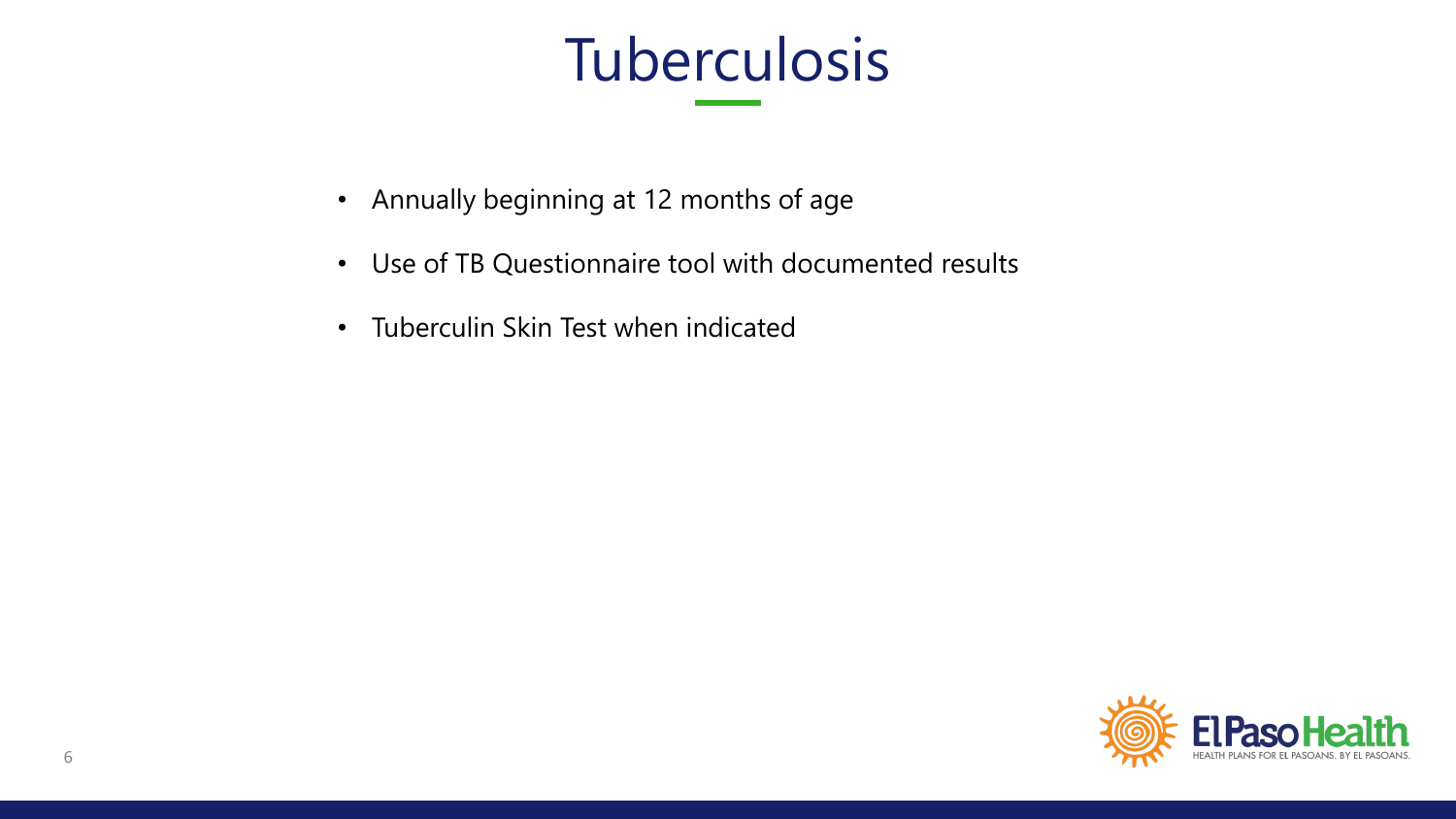

#### **9, 18, and 24 months, 3 and 4 years:**

- Use of standardized tool required:
	- ➢ ASQ (Ages & Stages Questionnaires)
	- ➢ PEDS (Parents' Evaluation of Developmental Status)
	- ➢ ASQ:SE (Ages & Stages Questionnaires; Social/Emotional)
	- ➢ SWYC (Survey of well-being of Young Children) effective June 1, 2021

#### **6 months to 6 years:**

- Review of milestones at all checkups
	- ➢ "Developing appropriately" or "normal development" accepted

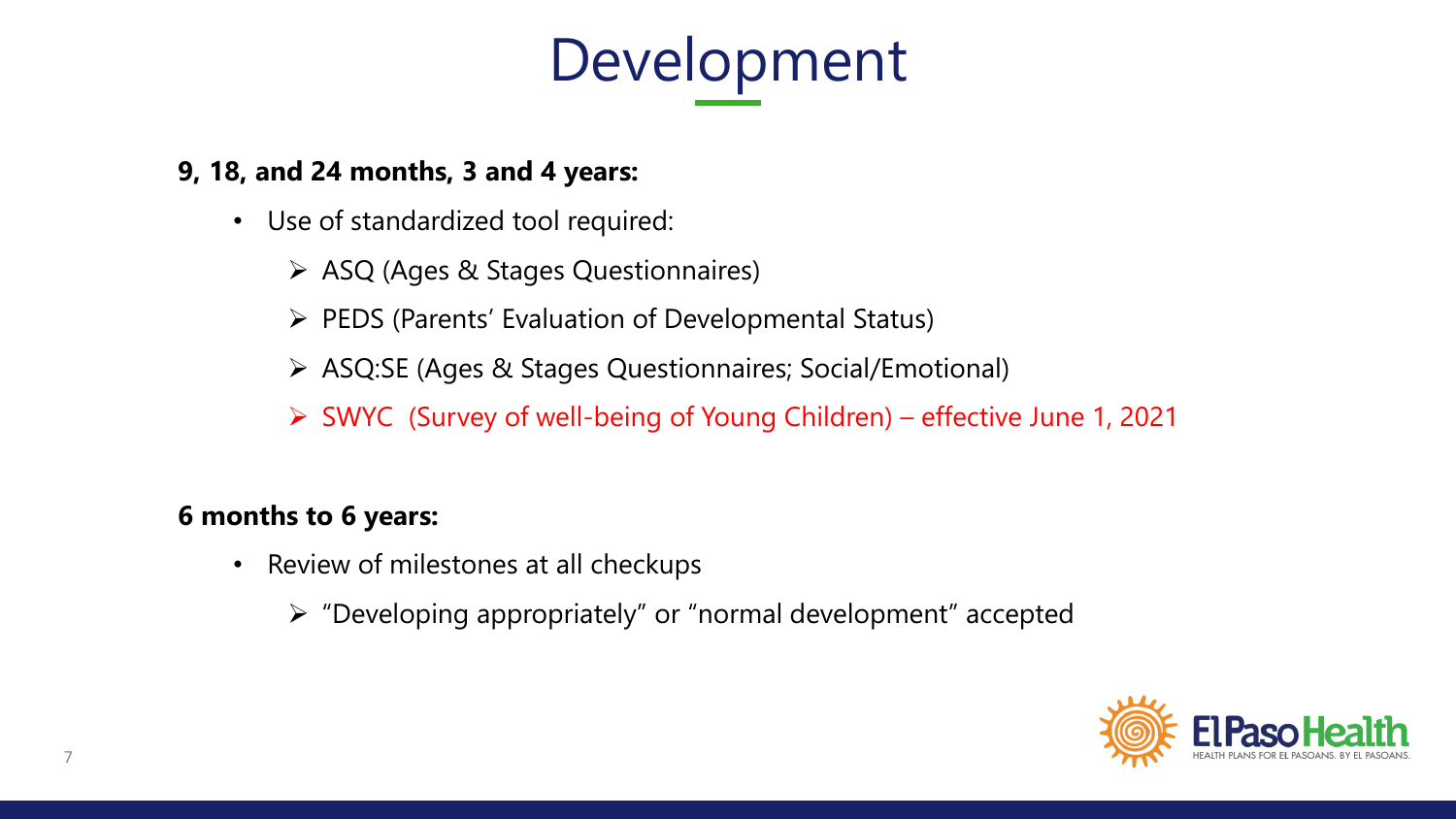

- MCHAT or MCHAT R/F **required at 18 and 24 months**.
- Should also be completed at 30 months **if**:
	- not completed at 24 months or
	- if there is a particular concern

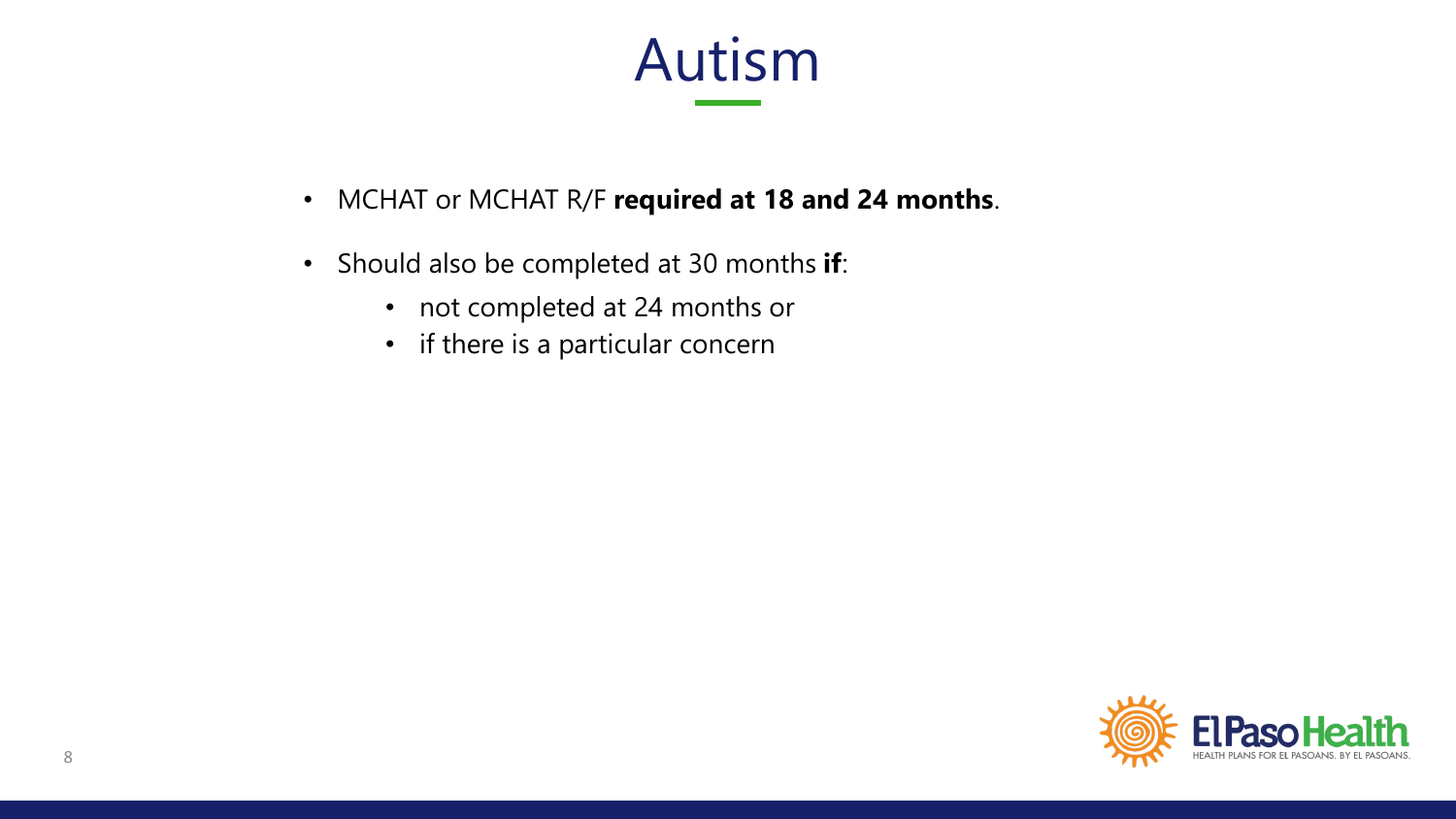# Nutrition

- Identify and address nutritional issues or concerns at each visit.
- Assess dietary practices to identify eating habits or possible eating disorders
- Referral for WIC may be documented here

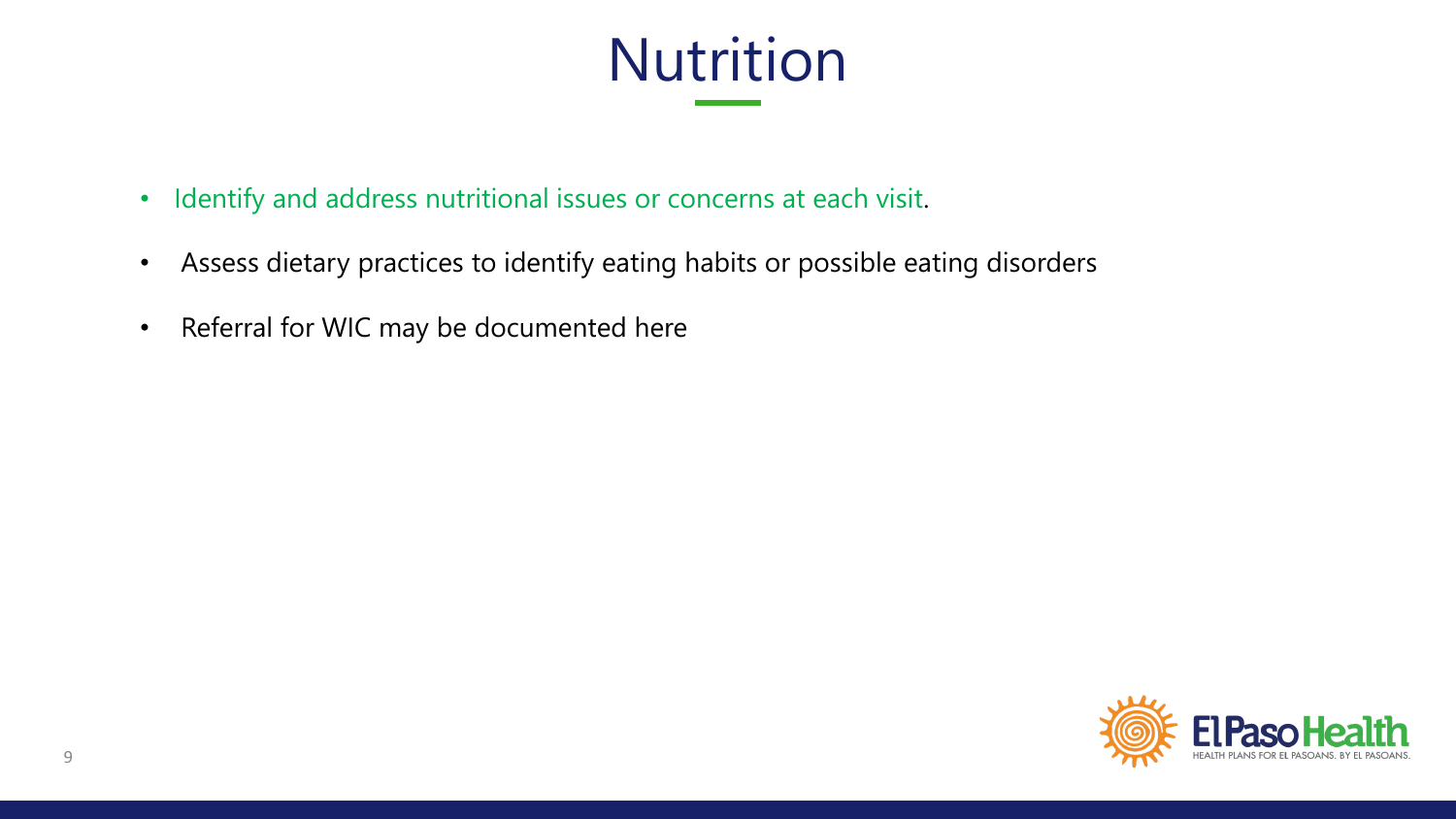

- Providers **must assess the immunization status** of clients **at every medical checkup**
- Vaccines must be administered if needed.
- Examples of acceptable documentation:
	- $\triangleright$  Documentation within the Individual shot record
	- ➢ Documentation entered in IMMTRAC
	- $\triangleright$  "Immunizations up to date"
	- ➢ "Administered immunization (name)"

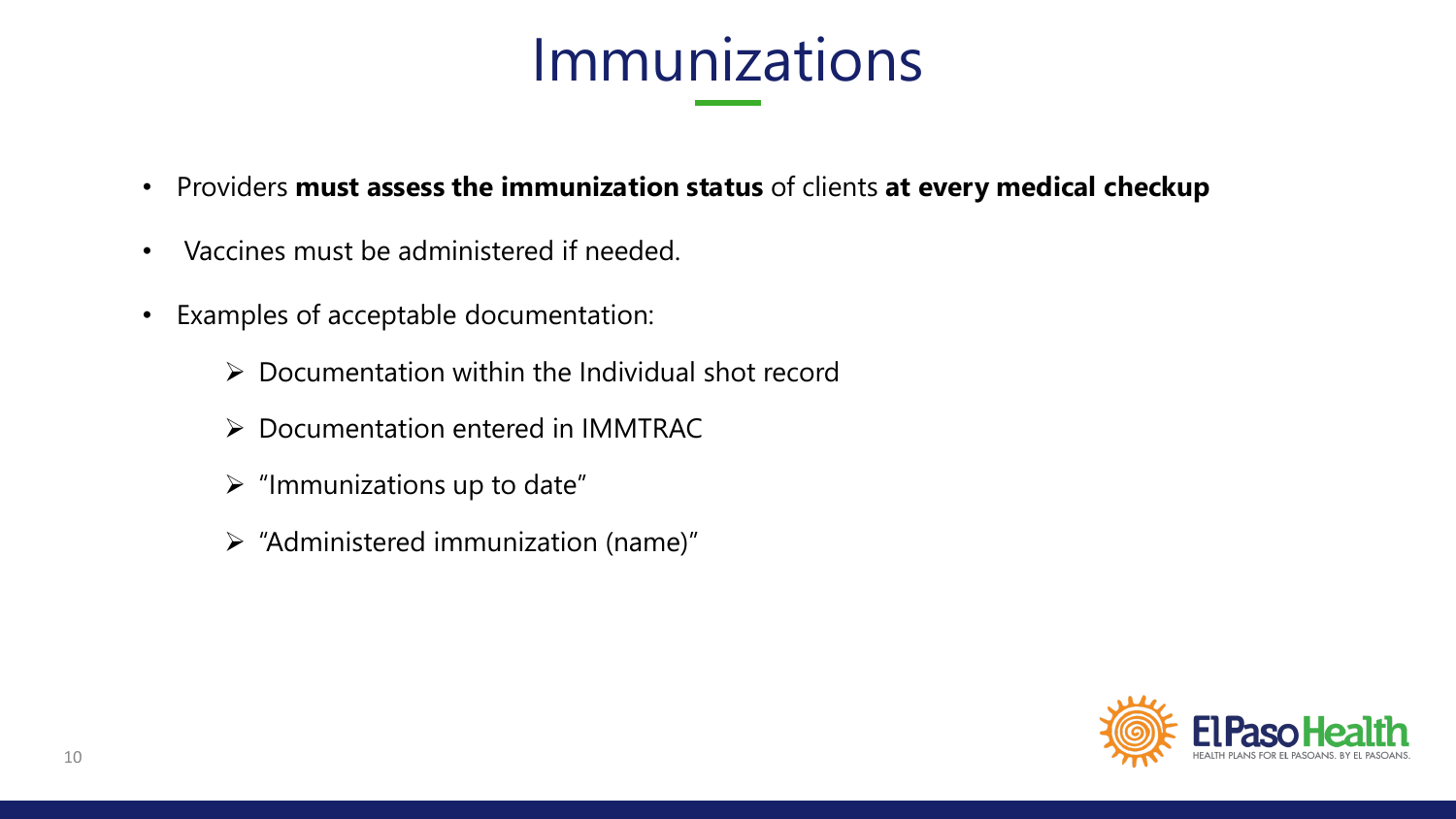

#### • **Anemia**:

- $\triangleright$  Required at 12 months
- ➢ Document hemoglobin or hematocrit levels.

#### • **Lead**:

- $\triangleright$  Blood lead testing required at 12 and 24 months
- ➢ *ALL BLOOD LEAD LEVELS in clients who are 14 yrs of age or younger must be reported to DSHS Texas Childhood Lead Poisoning Prevention Program (TXCLPPP).*

*1-800-588-1248 or [www.dshs.texas.gov/lead/providers.shtm](http://www.dshs.texas.gov/lead/providers.shtm)*

#### • **Newborn:**

- $\triangleright$  The initial newborn screen specimen is obtained at the hospital.
- $\triangleright$  A second screen is to be obtained between one and two weeks of age.

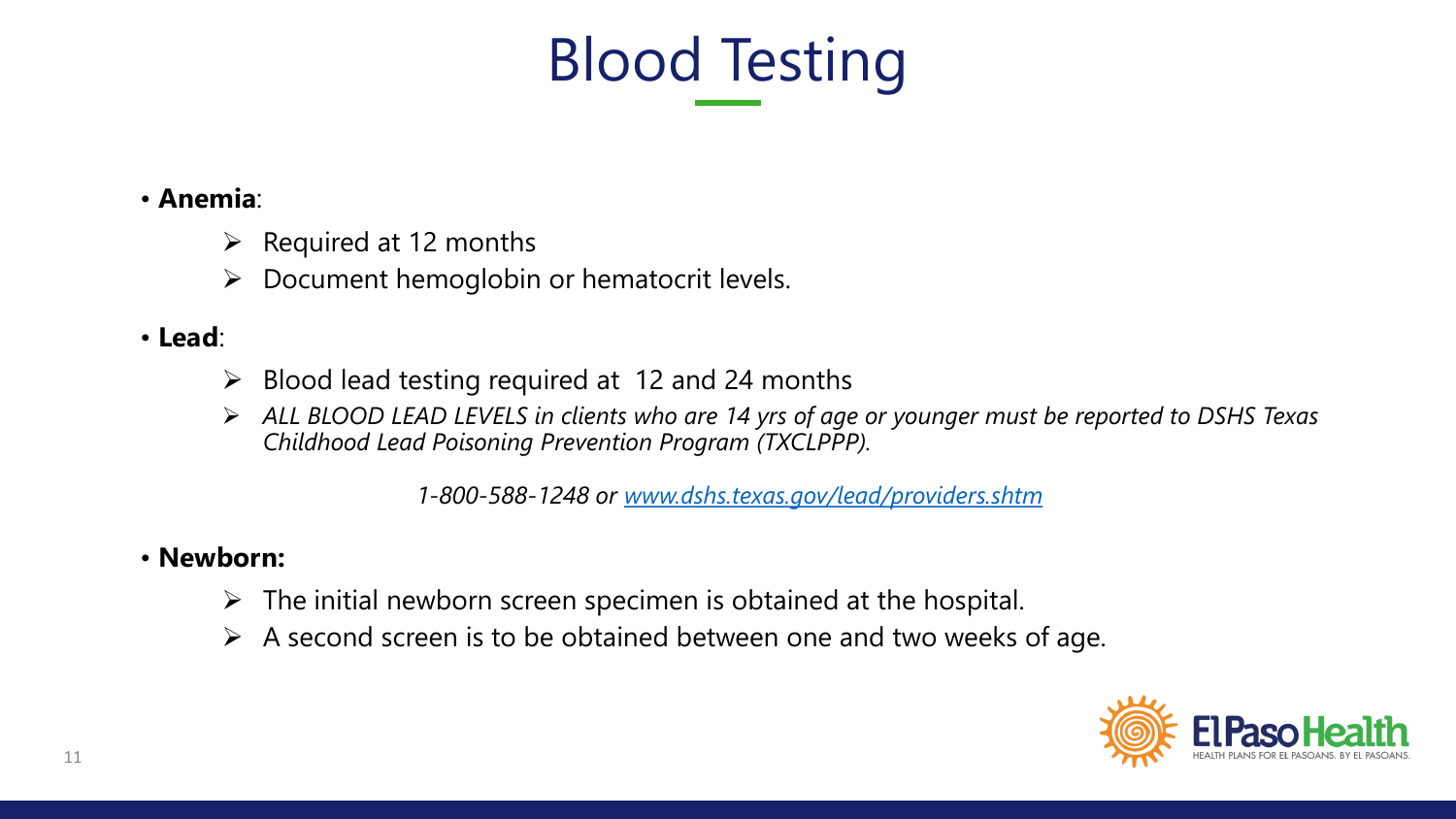# Risk Based Screenings

- **Required** at each visit--starting at 24 months—
	- ➢ document referral for risk based test(s) or
	- ➢ decision *not* to complete specific test(s) for the following
	- ➢ "not at risk for Diabetes" or "Referral for Diabetes testing"

| <b>Laboratory Test</b>                                       | <b>Screenings performed based</b><br>on risk assessments | <b>Mandatory Testing</b><br><b>Required regardless of risk</b> |
|--------------------------------------------------------------|----------------------------------------------------------|----------------------------------------------------------------|
| <b>Dyslipidemia</b><br>(Cholesterol/HDL or Lipid<br>Profile) | 24 mo to 20 yrs                                          | Once at 9-11 yrs and<br>Once at 18-20 yrs                      |
| <b>Diabetes</b><br>(Glucose)                                 | 10 yrs to 20 yrs                                         |                                                                |
| <b>STD</b><br>(RPR, HIV,<br>Gonorrhea/Chlamydia)             | 11 yrs to 20 yrs                                         |                                                                |
| <b>HIV</b><br>(HIV)                                          | 11 yrs to 20 yrs                                         | Once at 16-18 yrs                                              |

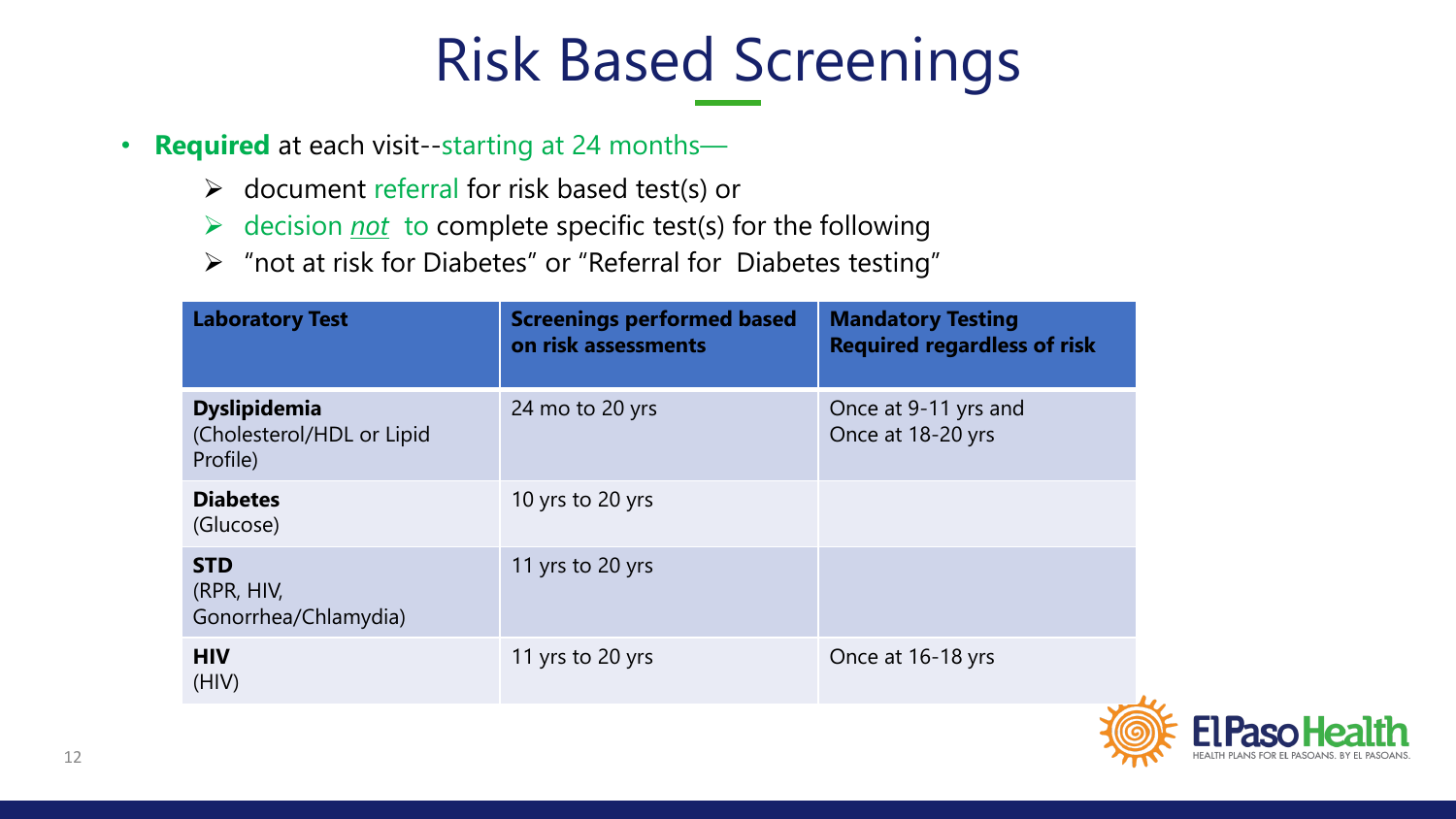# Physical Examination

• Complete physical exam to include measurements and **percentiles** *(must be of numerical* 

*value).* Growth charts should be included.

- ➢ Length (newborn to 30 mo) or height (3 to 20 yrs) and weight
- $\triangleright$  Fronto-occipital circumference through the first 24 mo
- ➢ Body mass index (BMI) and percentiles calculated beginning at 2yrs
- $\triangleright$  Blood pressure beginning at 3 yrs
- BMI percentiles cannot be indicated with either of the following:

"↑" "↓" "High" "Low"

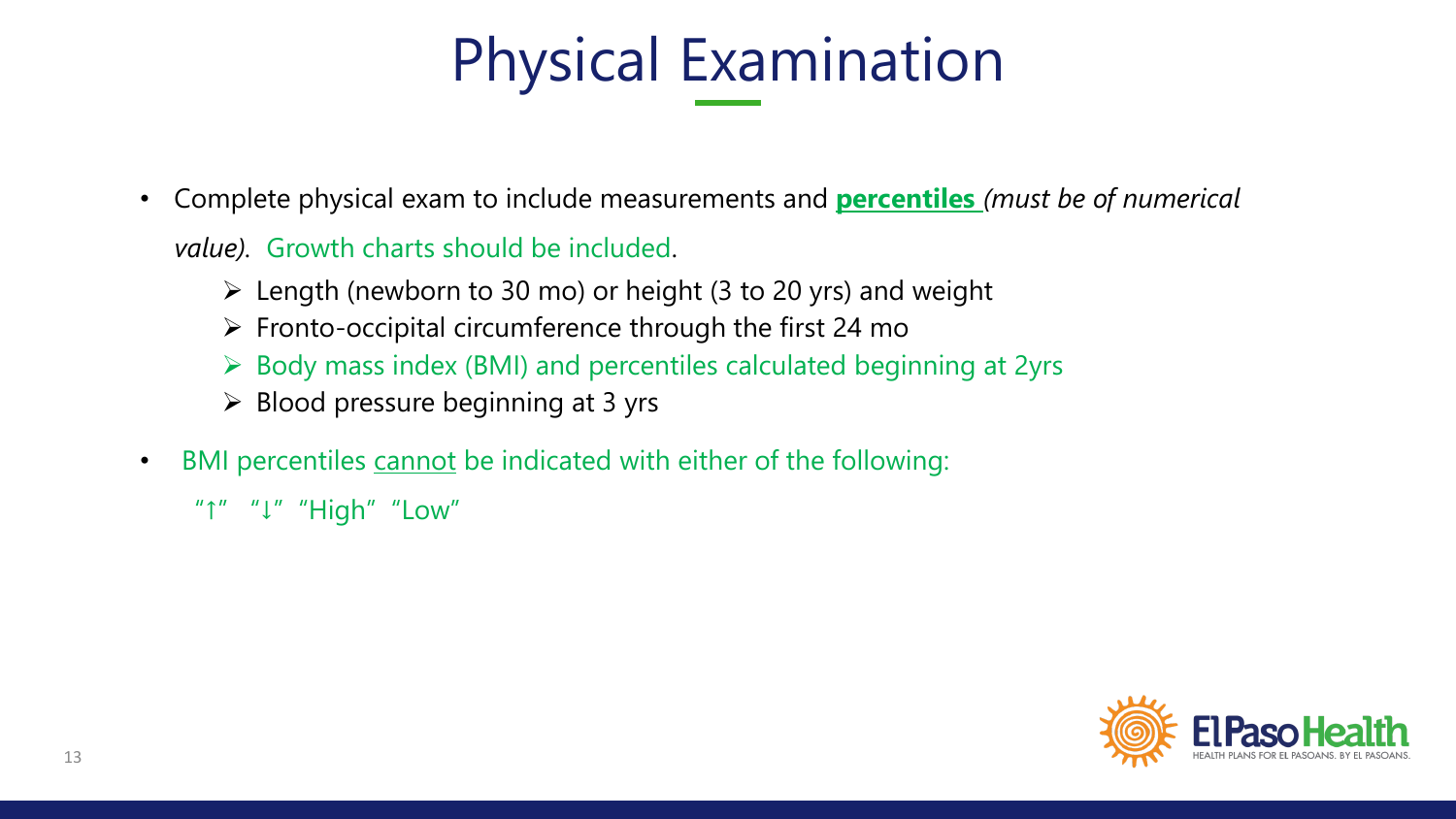# Vision and Hearing

#### • **Vision:**

- 1) Visual acuity test at ages indicated on the periodicity schedule and results should be documented. (3,4,5,6,8,10,12,15,18 years of age)
- 2) Subjective screening through provider observation or informant report is done at the other checkups.

#### • **Hearing**:

- 1) Audiometric screening at ages indicated on the periodicity schedule and results should be documented. (4,5,6,8,10,15 years of age)
- 2) Subjective screening through provider observation or informant report is done at the other checkups.
- 3) Review all newborn hearing screening results with the parent or caregiver at the first checkup and determine if any additional follow up is necessary

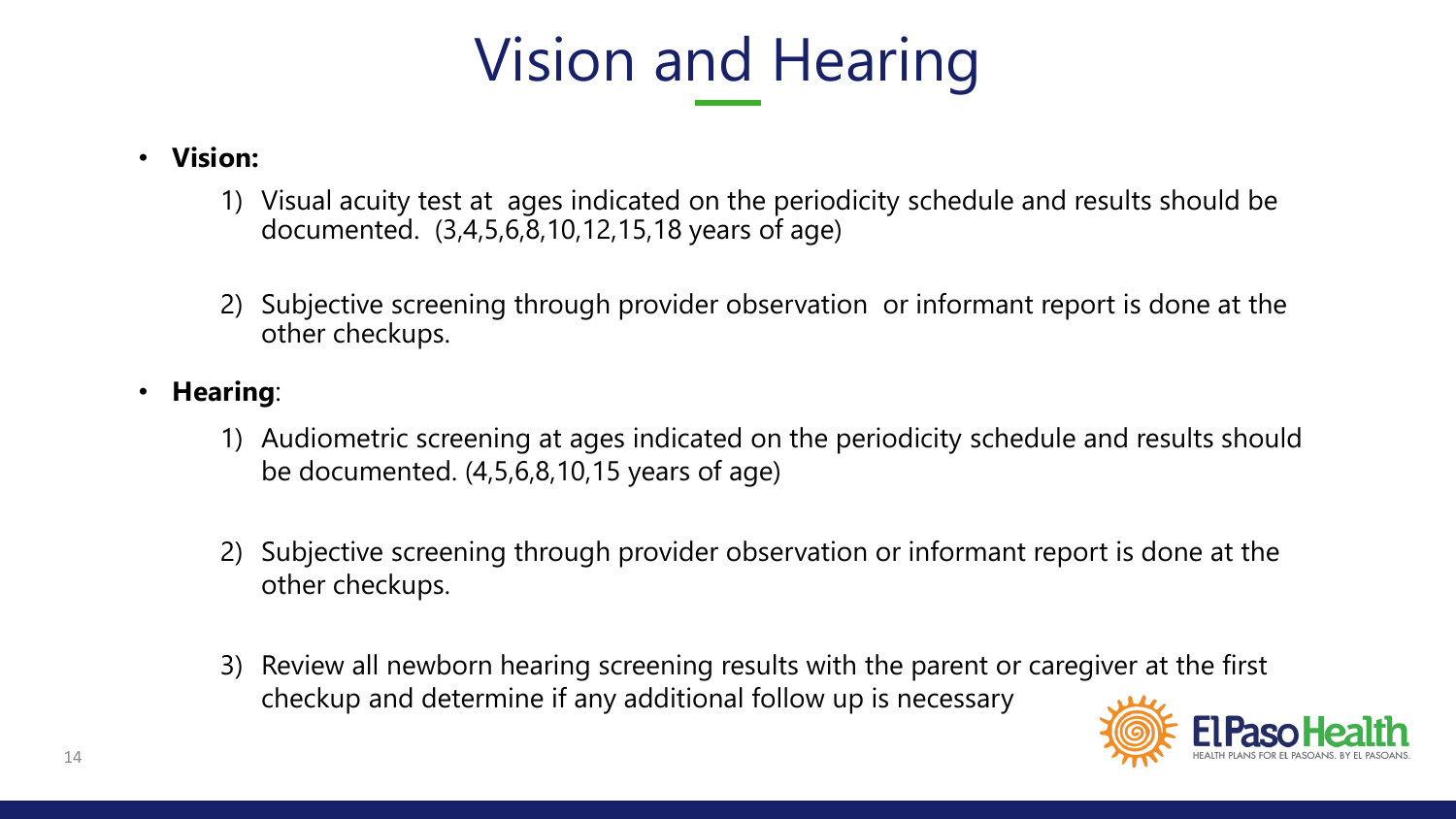# Anticipatory Guidance

• Age appropriate health education and anticipatory guidance documented at every visit. (Documentation of diet/exercise should start at 2 yrs.)

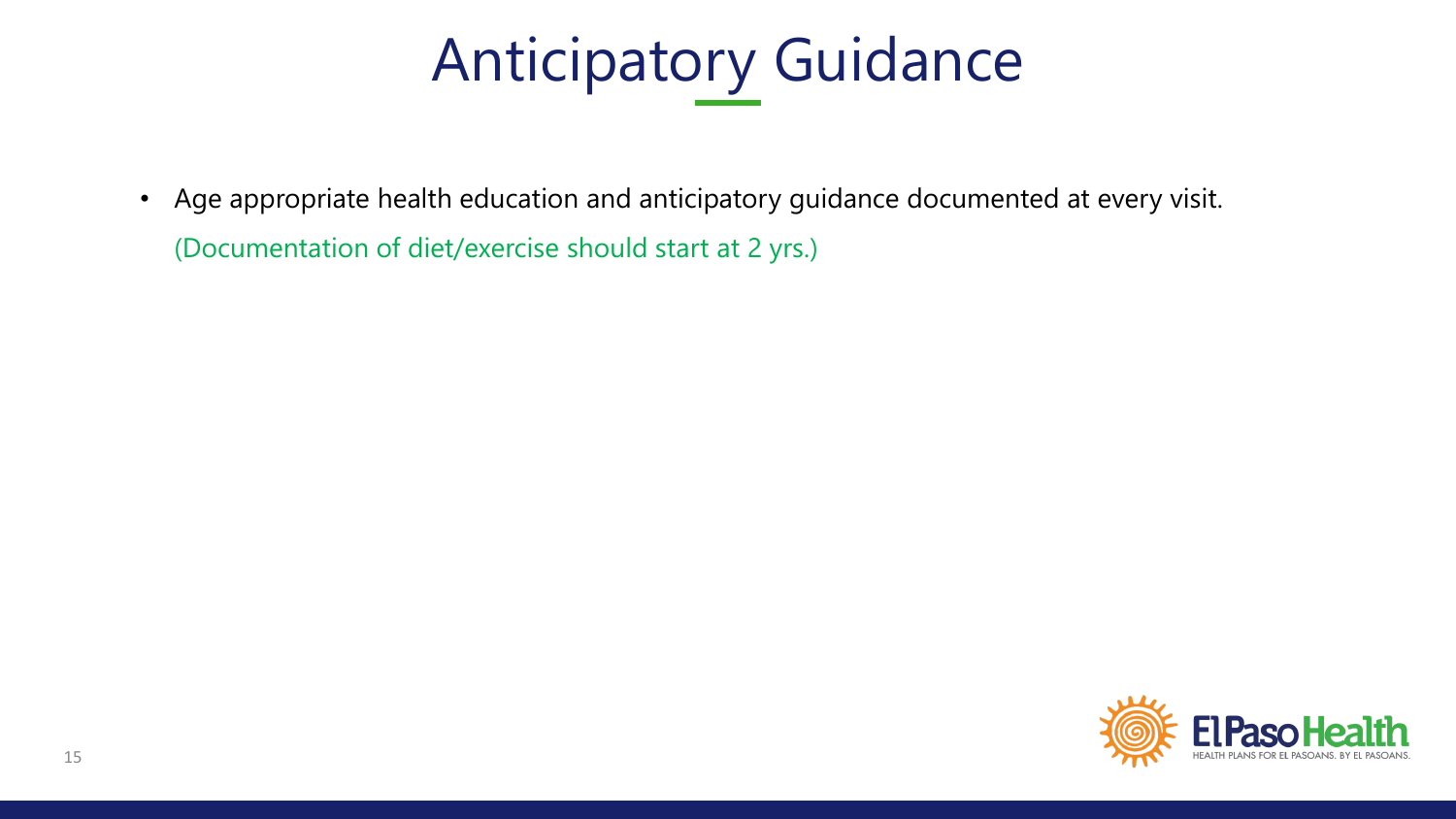# Dental

- Clients must be referred to establish a dental home **beginning at 6 months of age**
- Subsequent referrals must be made until the parent confirms that a dental home has been established
- Examples of acceptable documentation may include:
	- $\triangleright$  "referral to dentist"
	- ➢ "seen 2 months ago at Dentist ABC"
	- ➢ "assessment performed-results….."
	- ➢ "Fluoride varnish applied"

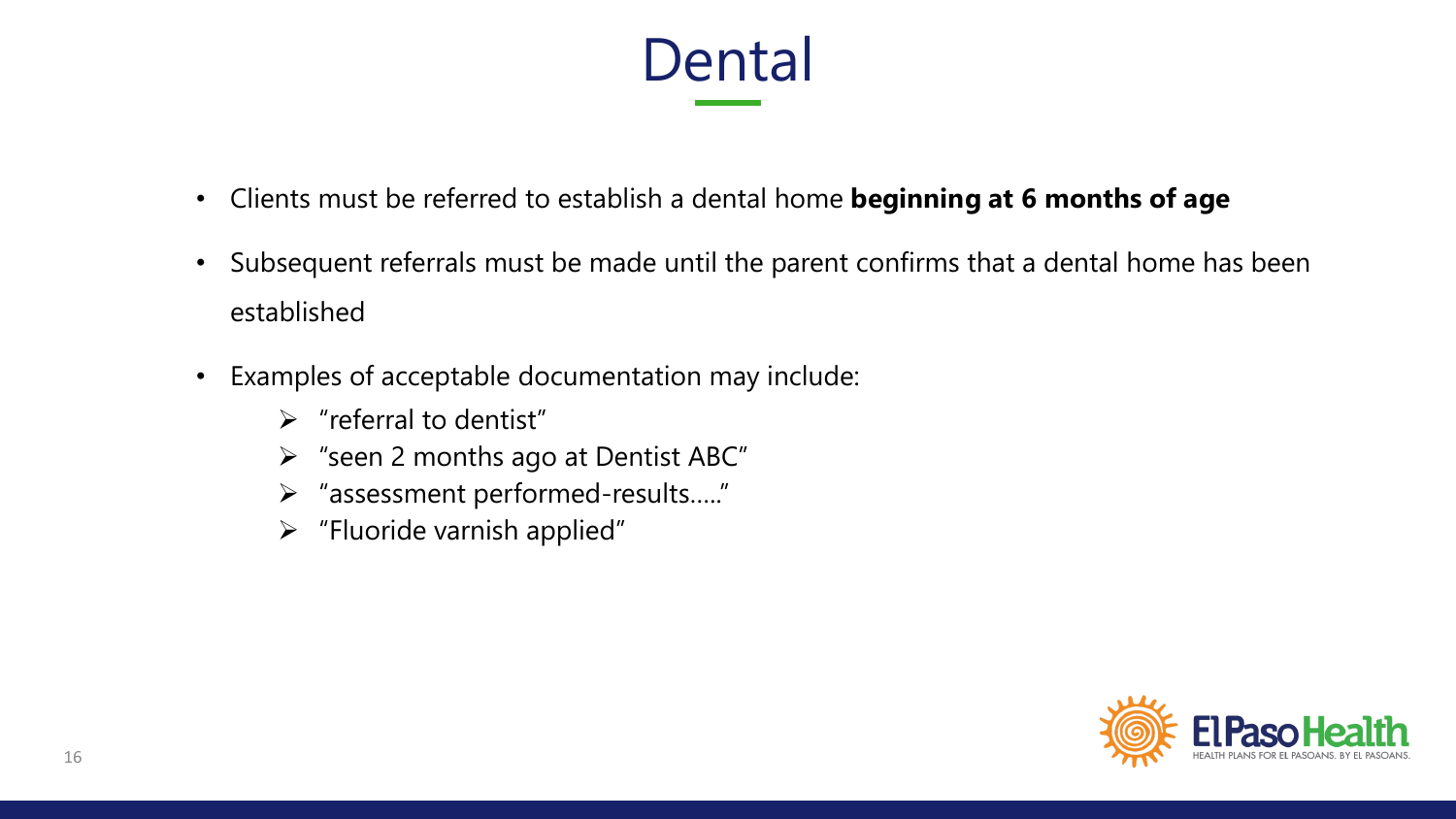# Return Visit

- Documentation must include time-frame for the next preventive visit **according to the periodicity schedule**.
	- ➢ Cannot be PRN

- Examples of acceptable documentation may include:
	- $\triangleright$  "Return at 18 months" if seen at age 15 months
	- $\triangleright$  "Return after next birthday" if age 3 years and older

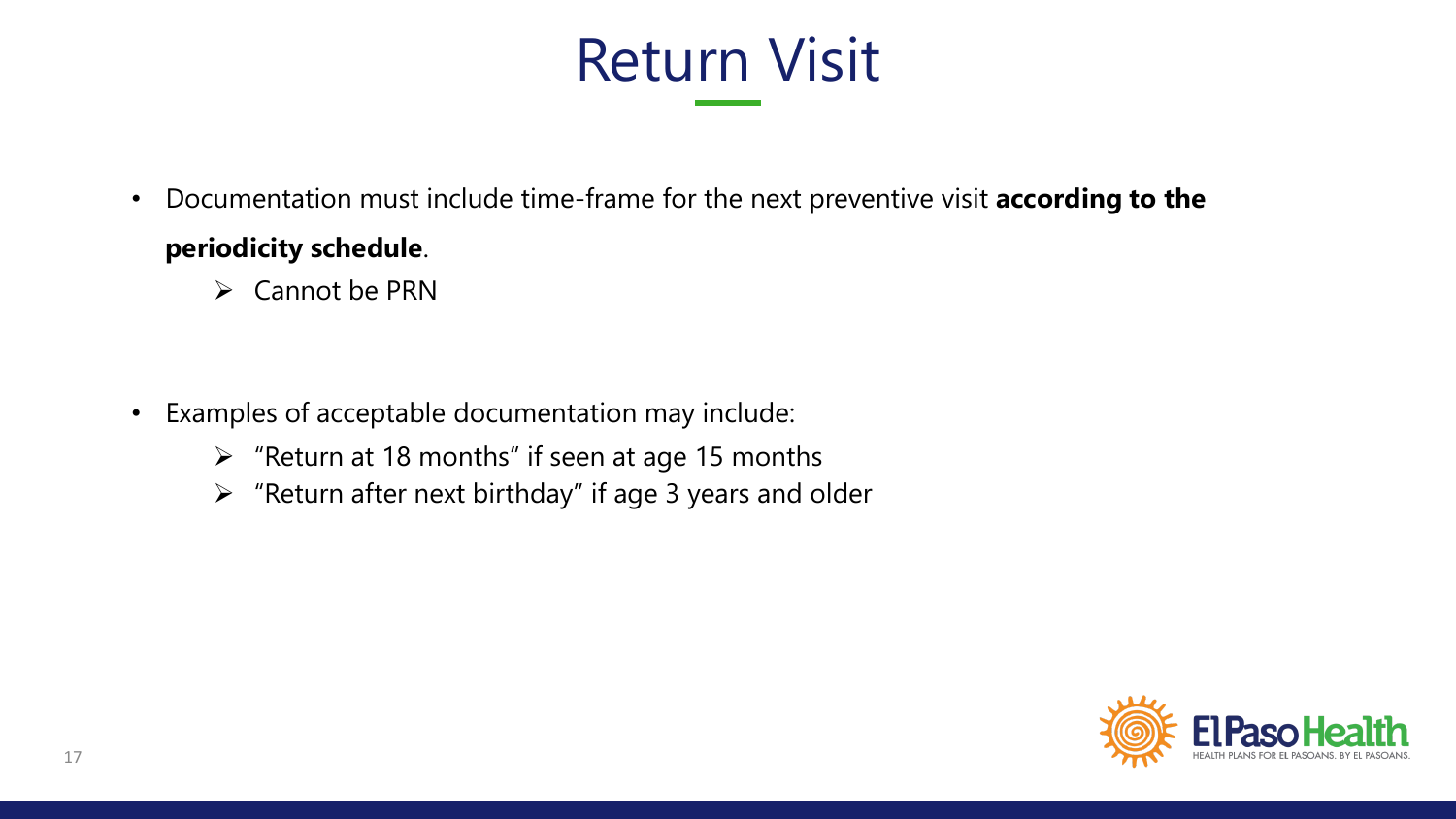

#### • **Abnormal Findings**

- $\triangleright$  If a member has an abnormal finding (e.g., hearing/vision):
	- ❑ documentation must indicate a referral or
	- $\Box$  explain why a referral is unnecessary.

#### • **ECI referrals**

- ➢ A referral to ECI can be based on professional judgment or a family's concern.
- $\triangleright$  A medical diagnosis or a confirmed developmental delay is not needed to refer.
- ➢ As soon as a delay is suspected, children may be referred to ECI, even as early as birth.
- $\triangleright$  Refer from birth to 36 months of age

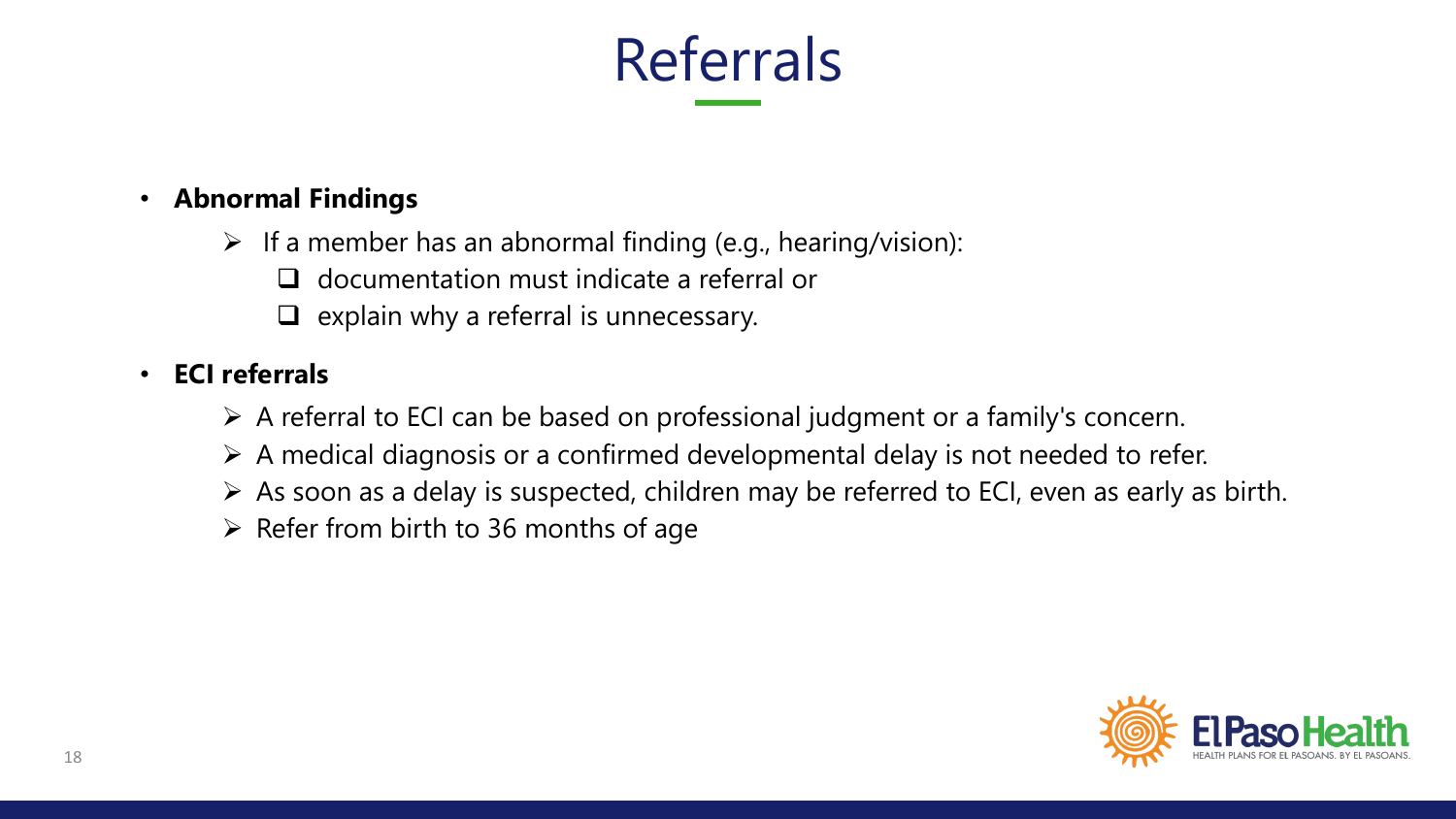# Miscellaneous

#### • **Screening Results:**

- ➢ Documented test or screening results obtained within the following timeframes are accepted:
	- $\Box$  2 yrs or younger -> results within preceding 30 days
	- $\Box$  3 yrs and older -> results within preceding 90 days
- ➢ Results must include the dates of service and one of the following:
	- 1) A clear reference to the previous visit by the same provider
	- 2) Results obtained from another provider

#### • **Unable to Complete a Component:**

- ➢ If a component can't be completed……document why.
- $\triangleright$  A plan to complete the component(s), if not due to reasons of conscious or parental concerns, must be included in the documentation.

*An incomplete checkup is subject to recoupment unless there is documentation to support why the* 

*component was not completed as part of the checkup.* 

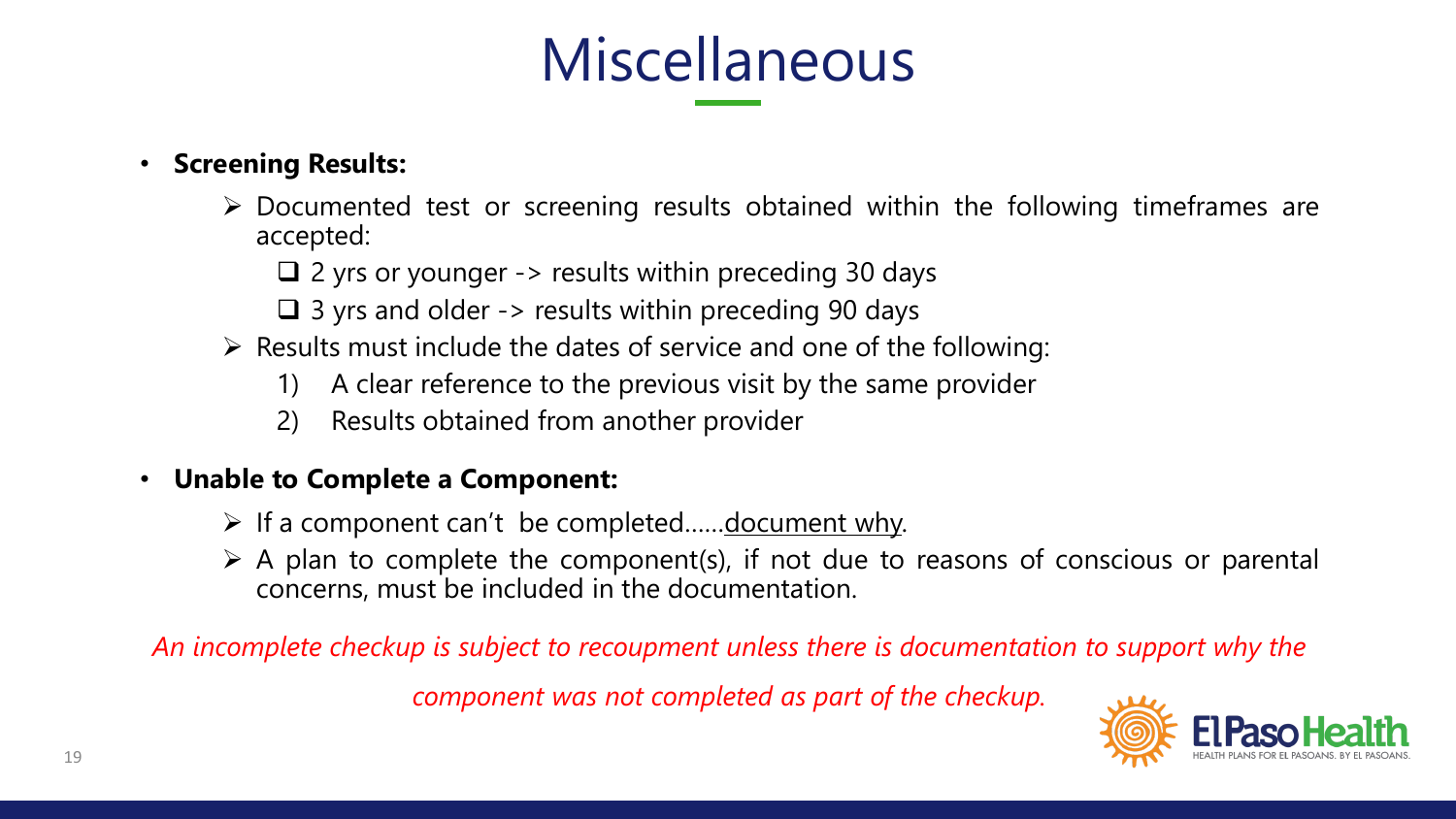

Texas Health Steps Medical Providers Webpage.

[https://www.hhs.texas.gov/doing-business-hhs/provider-portals/health-services-providers/texas](https://www.hhs.texas.gov/doing-business-hhs/provider-portals/health-services-providers/texas-health-steps/medical-providers)health-steps/medical-providers

Questions?

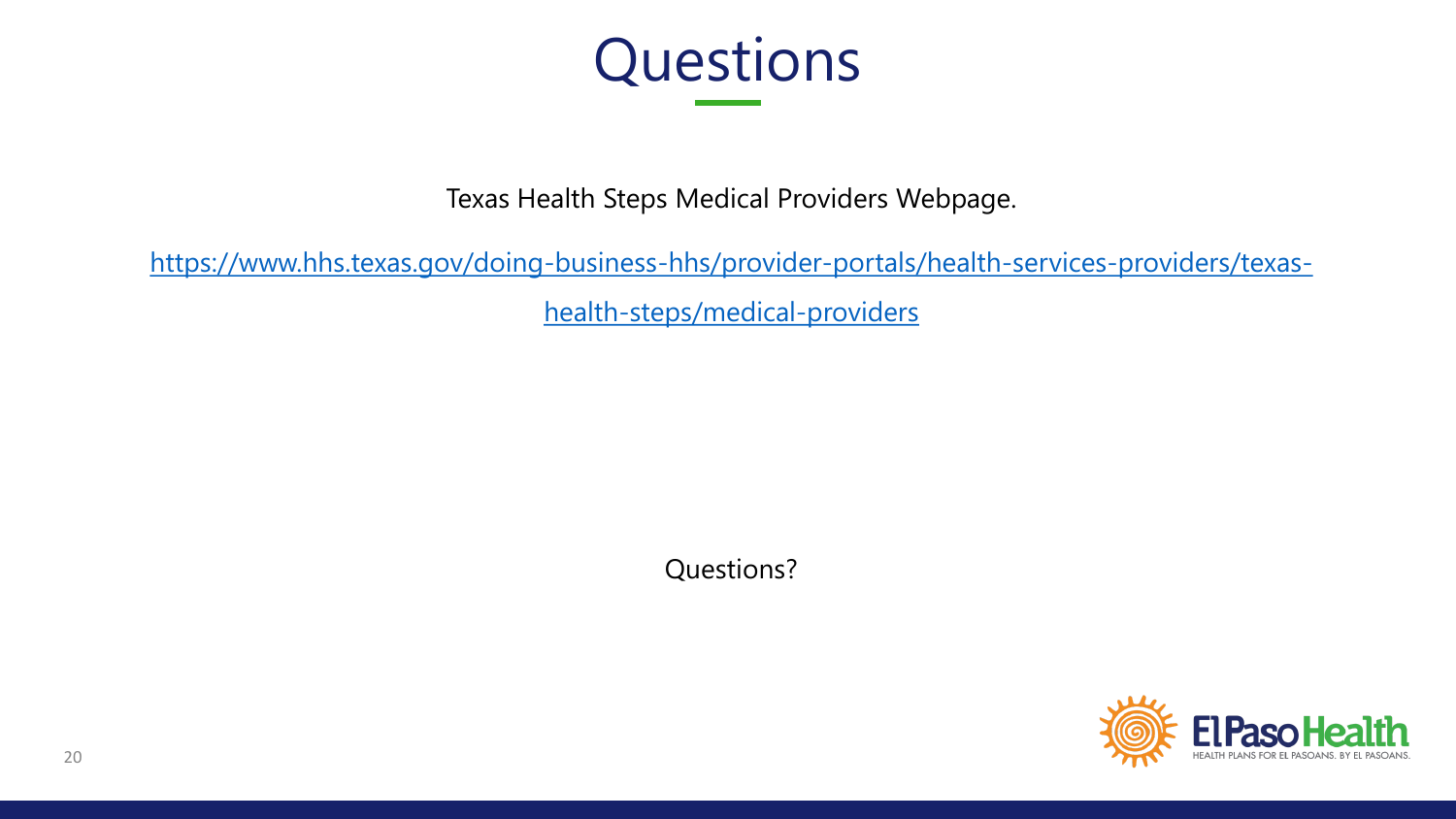## Contact Information

Patricia S. Rivera, RN Quality Improvement Nurse Auditor 915 298 7198 Ext 1106 [privera@elpasohealth.com](mailto:privera@elpasohealth.com)

Astryd Galindo, RN Quality Improvement Nurse 915 298 7198 Ext 1177 agalindo@elpasohealth.com

Angelica Chagolla Quality Improvement Director 915 298 7198 Ext 1165 abaca@elpasohealth.com